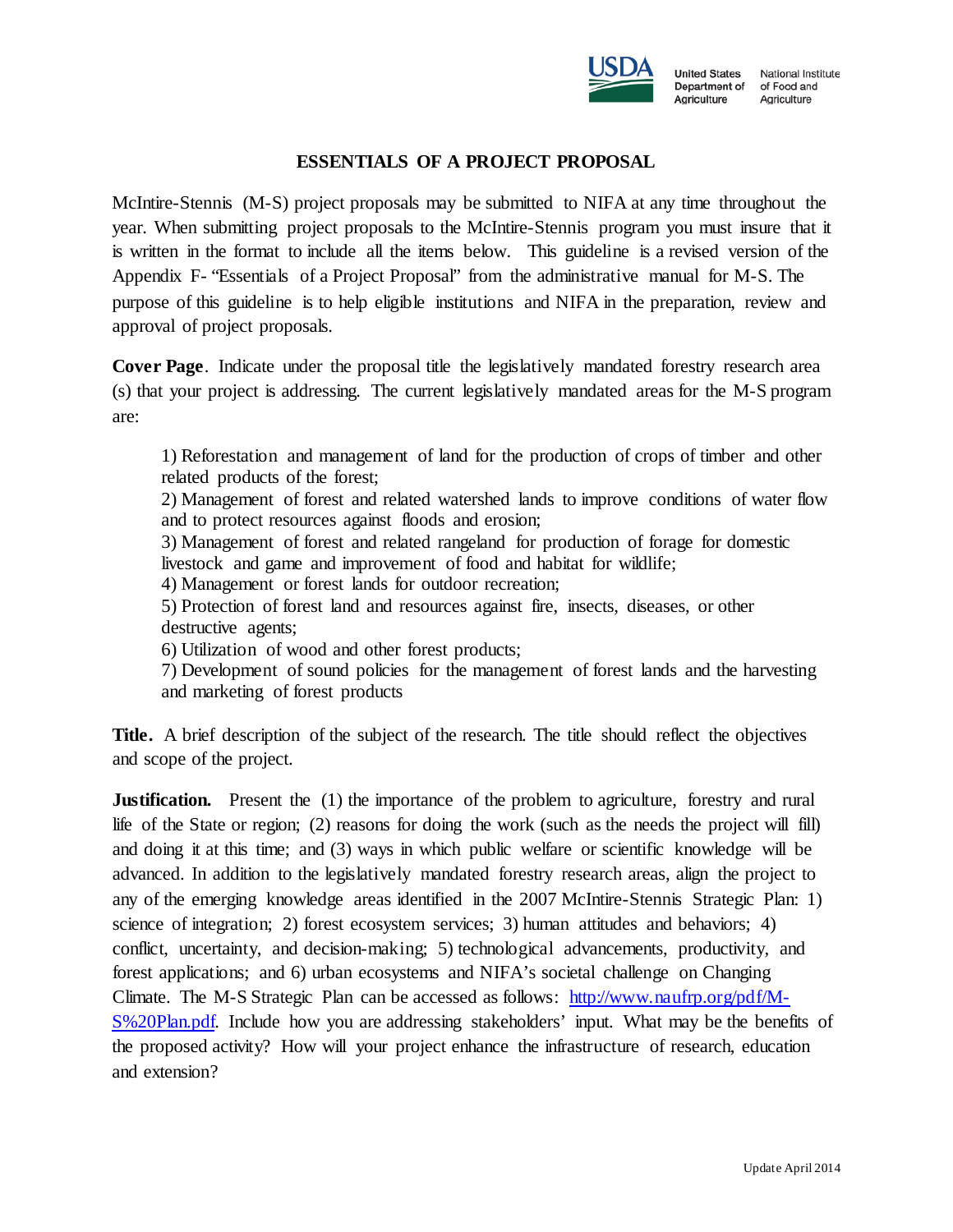

Agriculture

**United States** National Institute Department of of Food and Agriculture

**Previous Work and Present Outlook.** A brief summary of previous research (citing important and relevant publications/literature); status of current research; and the additional knowledge needed which the project is expected to provide. What are the knowledge gaps being addressed? How important is the proposed activity to advancing knowledge and understanding within its own field or across different fields? Provide evidence of the efforts made to avoid duplication of research. Applicants should consider the likelihood that the research is currently undertaken elsewhere, and if so make every effort to ensure they are aware of, and not duplicating such research. If your new project is associated to previously funded projects, describe what was accomplished in the original funded project and how this application will advance the accomplishments of the previously funded project. The CRIS Database  $(\frac{http://cris.nifa.usda.gov/}{http://cris.nifa.usda.gov/})$  may assist you in this search and identification of duplicative work being done. (Literature citations are listed at the end of the project proposal.)

**Objectives.** A clear, concise, complete, and logically arranged statement of the specific results to be achieved by the project.

**Procedure.** A statement of the essential working plans and methods to be used in attaining each of the stated objectives. Procedures should correspond to the objectives and follow the same order. Phases of the work to be undertaken currently should be designated. Location of the work and the facilities and equipment needed should be indicated. Wherever appropriate, the procedure should produce data suitable for statistical analysis. The procedure should reflect careful planning and should provide flexibility for changes if changes became necessary.

**Duration and Timetable.** An estimate of the maximum time required to complete the project and publish results. For the timetable, list major activities and/or objectives and their corresponding time of completion. For example: Objective 1 will be realized in 7 months' time (Jan. 1 - July 31, 20XX). Projects are limited to a maximum of 5 years. If major changes in the objectives occur, it is advisable that a new or revised project proposal be prepared and submitted. A major change in procedure will require a revision of the project proposal.

**Financial Support (Budget).** Estimated annual allotments (by funds) to (1) salaries, and (2) maintenance, based on analysis of requirements for labor, equipment, supplies, travel, and other operating expenses. Please indicate total of federal funds and of non- federal funds allotted to the project. Indication of allotment by year is recommended but not required. See example below:

| <b>Budget Item</b> | Year $1$ Year $2$ | Year 3 | Year 4 | Year 5 | <b>Total</b> |
|--------------------|-------------------|--------|--------|--------|--------------|
|                    |                   |        |        |        |              |
|                    |                   |        |        |        |              |
|                    |                   |        |        |        |              |
|                    |                   |        |        |        |              |
| <b>Total</b>       |                   |        |        |        |              |